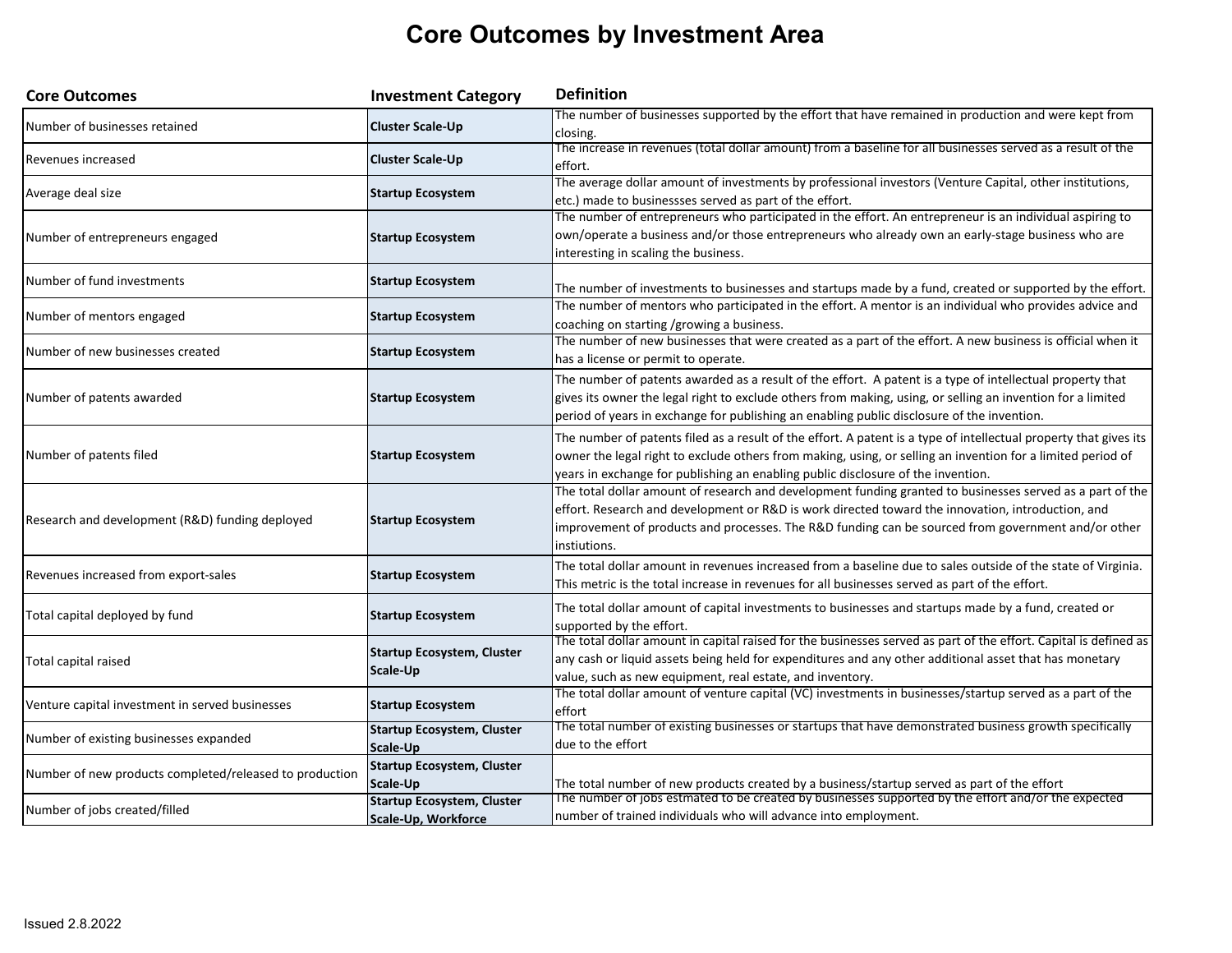## **Core Outcomes by Investment Area**

|                                                           | <b>Workforce Development,</b>     |                                                                                                              |
|-----------------------------------------------------------|-----------------------------------|--------------------------------------------------------------------------------------------------------------|
| Number of businesses served                               | <b>Startup Ecosystem, Cluster</b> |                                                                                                              |
|                                                           | Scale-Up                          | The number of unique firms provided with business assistance.                                                |
|                                                           | startup ccosystem, cluster        | An internship is defined as a professional learning experience hosted by an employer that offers             |
| Number of new internships created                         | Scale-Up, Workforce               | meaningful, practical work related to a student's field of study or career interest                          |
|                                                           |                                   | A credential is a certificate, degree, or certification generally recognized by employers as evidence that a |
| Number of credentials awarded                             | <b>Workforce Development</b>      | completer is qulaified for work in a specific occupation.                                                    |
|                                                           |                                   | An apprenticeship is structured employment/training arrangement, hosted by a sponsoring employer. It         |
| Number of new apprenticeships created                     |                                   | maybe registered or unregistered but must include a combination of paid employment and related               |
|                                                           | <b>Workforce Development</b>      | academic or on-the-job instruction.                                                                          |
| Number of new programs/credentials implemented            | <b>Workforce Development</b>      | The number of new workforce training programs or credentialing programs created.                             |
| Number of students enrolled in dual enrollment programs   | <b>Workforce Development</b>      | The number of high school students who are enrolled dually in a community college level course.              |
|                                                           |                                   | The number of students who successfully complete a course or combination of courses required to enter        |
| Number of students trained                                | <b>Workforce Development</b>      | employment.                                                                                                  |
| Number of upskilled employees                             | <b>Workforce Development</b>      | Number of incumbent workers who complete an industry-recognized skills development program.                  |
|                                                           | <b>Workforce Development,</b>     | The number of at-risk jobs retained or the sum of the individuals employed by businesses served by the       |
| Number of existing jobs retained                          | <b>Cluster Scale-Up</b>           | effort.                                                                                                      |
| Number of acres advanced to higher tier per Virginia      | <b>Site Development &amp;</b>     | The number of acres moved to a higher level on the VBRSP scale. Go to https://www.vedp.org/vbrsp for         |
| <b>Business Ready Sites Program (VBRSP)</b>               | <b>Infrastructure</b>             | more information on the VBRSP program.                                                                       |
| Number of acres impacted/developed                        | <b>Site Development &amp;</b>     | The number of acres that the infrastructure improvements will impact.                                        |
| Number of increased locality engagement in establishing a | <b>Site Development &amp;</b>     | The localities that are involved in a RIFA or other shared revenue agreement. This could also include the    |
| RIFA/revenue sharing agreement                            | <b>Infrastructure</b>             | discussion among localities regarding the development of a RIFA.                                             |
| Number of linear feel of water infrastructure             | <b>Site Development &amp;</b>     | The total number of linear feet of water lines and supporting infrastructure improvements.                   |
| Number of linear feet of gas infrastructure               | <b>Site Development &amp;</b>     | The total number of linear feet of gas lines and supporting infrastructure improvements.                     |
| Number of linear feet of sewer infrastructure             | <b>Site Development &amp;</b>     | The total number of linear feet of sewer lines and supporting infrastructure improvements.                   |
| Number of prospects (active company visits)               | <b>Site Development &amp;</b>     | The total number of prospects who visited the site(s).                                                       |
|                                                           | <b>Site Development &amp;</b>     | The total number of fiber and/or conduit, which extend telecommunication networks in partnerships with       |
| Number of miles of middle mile broadband completed        | <b>Infrastructure</b>             | the private sector and focus on meeting the business needs of a community.                                   |
| Number of businesses attracted                            | <b>Site Development &amp;</b>     |                                                                                                              |
|                                                           |                                   | Infrastructure, Cluster Scale-Up   Total number of new businesses who committed to locate to the site(s).    |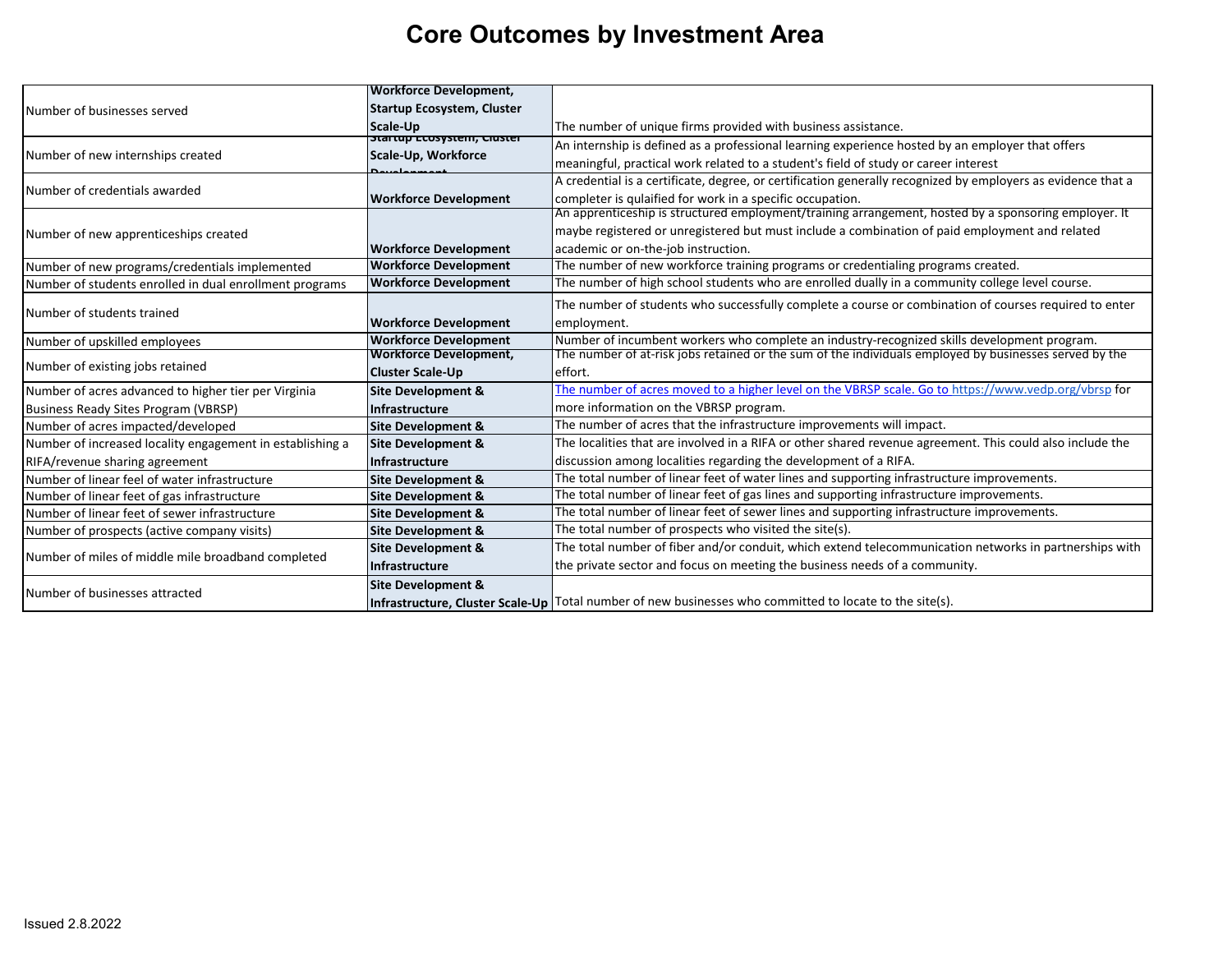## **Core Outcomes in Alphabetical Order**

|    | <b>Core Outcomes</b>                                      | <b>Investment Category</b>                                                     | <b>Definition</b>                                                                                                                                                                                                                                     |
|----|-----------------------------------------------------------|--------------------------------------------------------------------------------|-------------------------------------------------------------------------------------------------------------------------------------------------------------------------------------------------------------------------------------------------------|
|    | Number of acres advanced to higher tier per Virginia      | Site Development &                                                             | The number of acres moved to a higher level on the VBRSP scale. Go to https://www.vedp.org/vbrsp for                                                                                                                                                  |
|    | <b>Business Ready Sites Program (VBRSP)</b>               | Infrastructure                                                                 | more information on the VBRSP program.                                                                                                                                                                                                                |
|    | Number of acres impacted/developed                        | <b>Site Development &amp;</b><br>Infrastructure                                | The number of acres that the infrastructure improvements will impact.                                                                                                                                                                                 |
|    | Number of businesses attracted                            | Site Development &<br>Infrastructure, Cluster Scale-Up                         | Total number of new businesses who committed to locate to the site(s).                                                                                                                                                                                |
|    | Number of businesses retained                             | Cluster Scale-Up                                                               | The number of businesses supported by the effort that have remained in production and were kept from<br>closing.                                                                                                                                      |
|    | Number of businesses served                               | Workforce Development,<br>Startup Ecosystem, Cluster                           | The number of unique firms provided with business assistance.                                                                                                                                                                                         |
|    | Number of credentials awarded                             | <b>Workforce Development</b>                                                   | A credential is a certificate, degree, or certification generally recognized by employers as evidence that a<br>completer is qulaified for work in a specific occupation.                                                                             |
|    | Number of entrepreneurs engaged                           | <b>Startup Ecosystem</b>                                                       | The number of entrepreneurs who participated in the effort. An entrepreneur is an individual aspiring to<br>own/operate a business and/or those entrepreneurs who already own an early-stage business who are<br>interesting in scaling the business. |
|    | Number of existing businesses expanded                    | <b>Startup Ecosystem, Cluster</b><br>Scale-Up                                  | The total number of existing businesses or startups that have demonstrated business growth specifically<br>due to the effort                                                                                                                          |
|    | Number of existing jobs retained                          | Workforce Development,<br><b>Cluster Scale-Up</b>                              | The number of at-risk jobs retained or the sum of the individuals employed by businesses served by the<br>effort.                                                                                                                                     |
| 10 | Number of fund investments                                | <b>Startup Ecosystem</b>                                                       | The number of investments to businesses and startups made by a fund, created or supported by the effort.                                                                                                                                              |
|    | Number of increased locality engagement in establishing a | Site Development &                                                             | The localities that are involved in a RIFA or other shared revenue agreement. This could also include the                                                                                                                                             |
|    | 11 RIFA/revenue sharing agreement                         | Infrastructure                                                                 | discussion among localities regarding the development of a RIFA.                                                                                                                                                                                      |
| 12 | Number of jobs created/filled                             | <b>Startup Ecosystem, Cluster</b><br>Scale-Up, Workforce<br><b>Development</b> | The number of jobs estmated to be created by businesses supported by the effort and/or the expected<br>number of trained individuals who will advance into employment.                                                                                |
| 13 | Number of linear feel of water infrastructure             | Site Development &<br>Infrastructure                                           | The total number of linear feet of water lines and supporting infrastructure improvements.                                                                                                                                                            |
| 14 | Number of linear feet of gas infrastructure               | <b>Site Development &amp;</b><br>Infrastructure                                | The total number of linear feet of gas lines and supporting infrastructure improvements.                                                                                                                                                              |
| 15 | Number of linear feet of sewer infrastructure             | Site Development &<br>Infrastructure                                           | The total number of linear feet of sewer lines and supporting infrastructure improvements.                                                                                                                                                            |
| 16 | Number of miles of middle mile broadband completed        | Site Development &<br>Infrastructure                                           | The total number of fiber and/or conduit, which extend telecommunication networks in partnerships with<br>the private sector and focus on meeting the business needs of a community.                                                                  |
|    | 17 Number of mentors engaged                              | <b>Startup Ecosystem</b>                                                       | The number of mentors who participated in the effort. A mentor is an individual who provides advice and<br>coaching on starting /growing a business.                                                                                                  |